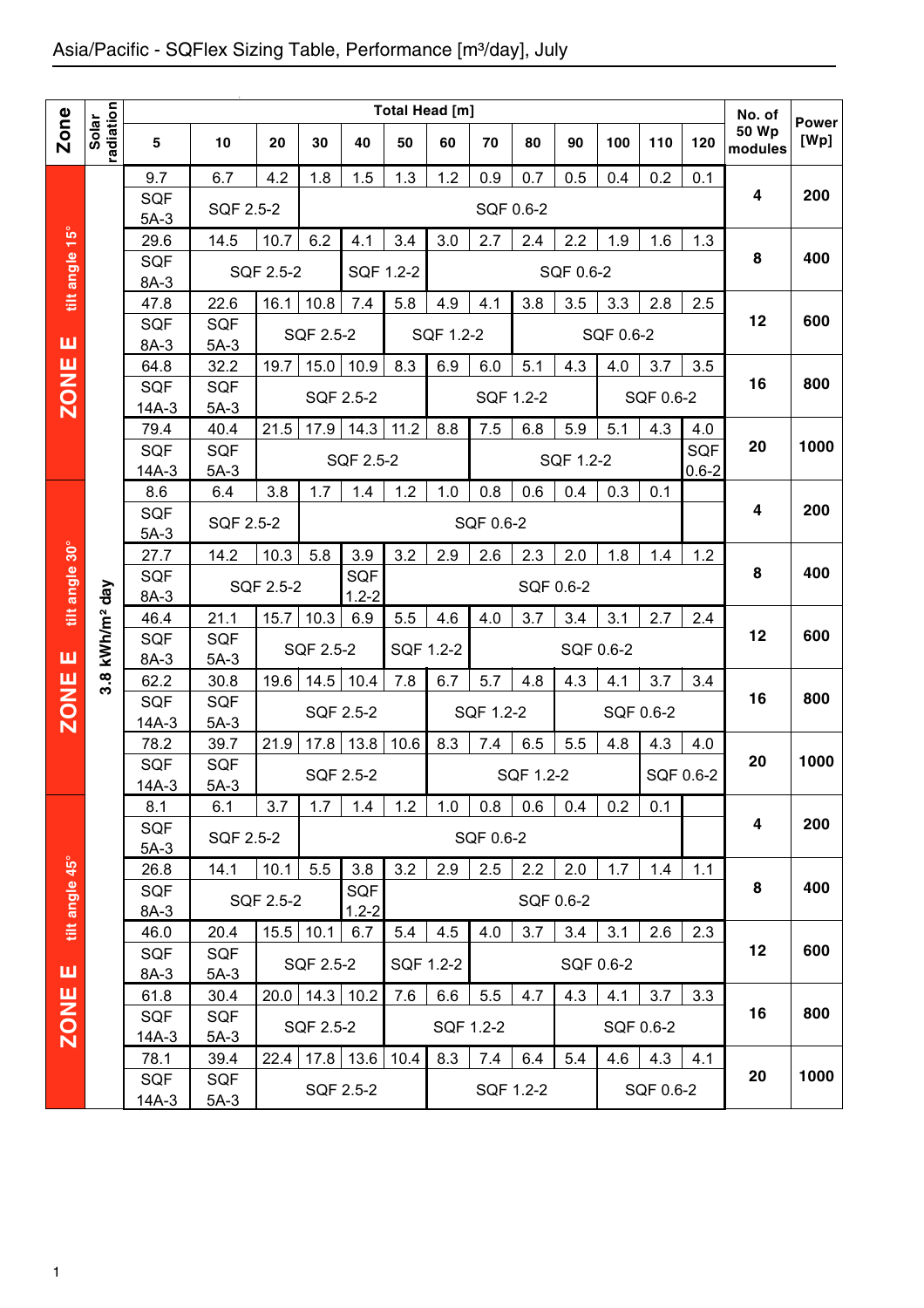|                |                            |                    |                    |               |             |                 |      | <b>Total Head [m]</b> |           |           |                  |           |           |                         | No. of                  | <b>Power</b> |
|----------------|----------------------------|--------------------|--------------------|---------------|-------------|-----------------|------|-----------------------|-----------|-----------|------------------|-----------|-----------|-------------------------|-------------------------|--------------|
| <b>Zone</b>    | radiation<br>Solar         | $\sqrt{5}$         | 10                 | 20            | 30          | 40              | 50   | 60                    | 70        | 80        | 90               | 100       | 110       | 120                     | <b>50 Wp</b><br>modules | [Wp]         |
|                |                            | 13.0               | 8.3                | 5.4           | 2.2         | 1.9             | 1.7  | 1.5                   | 1.2       | 1.1       | 0.8              | 0.6       | 0.4       | 0.2                     |                         |              |
|                |                            | SQF<br>$5A-3$      | SQF 2.5-2          |               |             |                 |      |                       | SQF 0.6-2 |           |                  |           |           |                         | 4                       | 200          |
|                |                            | 36.2               | 16.5               | 12.6          | 7.8         | 5.0             | 4.2  | 3.6                   | 3.2       | 2.9       | 2.6              | 2.4       | 2.0       | 1.7                     |                         |              |
| tilt angle 15° |                            | SQF                |                    | SQF 2.5-2     |             | SQF 1.2-2       |      |                       |           |           | SQF 0.6-2        |           |           |                         | 8                       | 400          |
|                |                            | 8A-3               |                    |               |             |                 |      |                       |           |           |                  |           |           |                         |                         |              |
|                |                            | 56.4<br>SQF        | 27.6<br><b>SQF</b> | 18.2          | 12.9        | 9.2             | 6.8  | 6.0                   | 5.1       | 4.2       | $\overline{3.9}$ | 3.7       | 3.4       | $\overline{3.0}$        | 12                      | 600          |
| Щ              |                            | $14A-3$            | $5A-3$             |               | SQF 2.5-2   |                 |      | SQF 1.2-2             |           |           |                  | SQF 0.6-2 |           |                         |                         |              |
|                |                            | 74.3               | 37.8               | 20.9          | 17.1        | 13.1            | 10.3 | 7.9                   | 7.0       | 6.3       | 5.4              | 4.6       | 4.1       | 3.8                     |                         |              |
| <b>ZONE</b>    |                            | SQF                | SQF                |               |             | SQF 2.5-2       |      |                       |           | SQF 1.2-2 |                  |           | SQF 0.6-2 |                         | 16                      | 800          |
|                |                            | $14A-3$<br>89.6    | $5A-3$<br>50.1     | 24.9          | 19.2        | 16.2            | 13.4 | 10.9                  | 8.2       | 7.6       | 6.8              | 6.2       | 5.5       | 4.7                     |                         |              |
|                |                            |                    | <b>SQF 14A-3</b>   |               |             | <b>SQF 5A-6</b> |      |                       |           |           |                  | SQF 1.2-2 |           |                         | 20                      | 1000         |
|                |                            | 11.9               | 7.8                | 5.1           | 2.1         | 1.8             | 1.6  | 1.4                   | 1.1       | 0.9       | 0.7              | 0.5       | 0.3       | 0.1                     |                         |              |
|                |                            | SQF                | SQF 2.5-2          |               |             |                 |      |                       | SQF 0.6-2 |           |                  |           |           |                         | 4                       | 200          |
|                |                            | $5A-3$             |                    |               |             |                 |      |                       |           |           |                  |           |           |                         |                         |              |
|                |                            | 34.4               | 16.2               | 12.2          | 7.3         | 4.8             | 4.0  | 3.5                   | 3.1       | 2.8       | 2.5              | 2.2       | 1.9       | 1.6                     | 8                       | 400          |
| tilt angle 30° |                            | SQF<br>8A-3        |                    | SQF 2.5-2     |             | SQF 1.2-2       |      |                       |           |           | SQF 0.6-2        |           |           |                         |                         |              |
|                | 4.4 kWh/m <sup>2</sup> day | 54.4               | 26.2               | 18.1          | 12.4        | 8.7             | 6.6  | $\overline{5.7}$      | 4.8       | 4.2       | $\overline{3.9}$ | 3.7       | 3.2       | 2.9                     |                         |              |
|                |                            | SQF                | <b>SQF</b>         |               | SQF 2.5-2   |                 |      | SQF 1.2-2             |           |           |                  | SQF 0.6-2 |           |                         | 12                      | 600          |
| Щ              |                            | 8A-3<br>73.0       | $5A-3$<br>36.8     | 21.0          | 16.9        | 12.7            | 9.7  | 7.8                   | 6.9       | 5.9       | 5.0              |           |           | 3.8                     |                         |              |
| <b>ZONE</b>    |                            | SQF                | <b>SQF</b>         |               |             |                 |      |                       |           |           |                  | 4.4       | 4.1       |                         | 16                      | 800          |
|                |                            | 14A-3              | $5A-3$             |               |             | SQF 2.5-2       |      |                       |           | SQF 1.2-2 |                  |           | SQF 0.6-2 |                         |                         |              |
|                |                            | 88.6               | 47.2               | 23.5          | 19.3        | 16.1            | 12.9 | 10.3                  | 8.2       | 7.5       | 6.7              | 6.0       | 5.2       | 4.4                     |                         |              |
|                |                            |                    | <b>SQF 14A-3</b>   | SQF           |             | SQF 2.5-2       |      |                       |           |           |                  | SQF 1.2-2 |           |                         | 20                      | 1000         |
|                |                            | 11.6               | 7.7                | $5A-6$<br>4.9 | 2.1         | 1.8             | 1.6  | 1.4                   | 1.1       | 0.9       | 0.7              | 0.5       | 0.3       | 0.1                     |                         |              |
|                |                            | <b>SQF</b>         | <b>SQF 2.5-2</b>   |               |             |                 |      |                       |           |           |                  |           |           |                         | 4                       | 200          |
|                |                            | $5A-3$             |                    |               |             |                 |      |                       |           | SQF 0.6-2 |                  |           |           |                         |                         |              |
|                |                            | 33.8               | 16.2               | 12.1          | 7.2         | 4.7             | 3.9  | 3.5                   | 3.1       | 2.8       | 2.5              | 2.2       | 1.9       | 1.5                     |                         | 400          |
|                |                            | <b>SQF</b><br>8A-3 |                    | SQF 2.5-2     |             | SQF 1.2-2       |      |                       |           |           | SQF 0.6-2        |           |           |                         | 8                       |              |
| tilt angle 45° |                            | 54.4               | 25.8               |               | $18.0$ 12.4 | 8.5             | 6.6  | 5.6                   | 4.7       | 4.2       | $\overline{4.0}$ | 3.7       | 3.2       | 2.8                     |                         |              |
|                |                            | <b>SQF</b>         | <b>SQF</b>         |               | SQF 2.5-2   |                 |      | SQF 1.2-2             |           |           |                  | SQF 0.6-2 |           |                         | 12                      | 600          |
| щ              |                            | 8A-3               | $5A-3$             |               |             |                 |      |                       |           |           |                  |           |           |                         |                         |              |
|                |                            | 73.4<br><b>SQF</b> | 36.8<br><b>SQF</b> | 21.5          | 16.9        | 12.6            | 9.6  | 7.9                   | 6.9       | 5.9       | 4.9              | 4.5       | 4.2       | 3.9                     | 16                      | 800          |
| <b>ZONE</b>    |                            | 14A-3              | $5A-3$             |               |             | SQF 2.5-2       |      |                       |           | SQF 1.2-2 |                  |           | SQF 0.6-2 |                         |                         |              |
|                |                            | 89.2               | 46.3               | 23.5          | 19.5        | $16.1$ 12.9     |      | 10.1                  | 8.3       | 7.6       | 6.7              | 5.9       | 5.1       | 4.4                     |                         |              |
|                |                            |                    | <b>SQF 14A-3</b>   |               |             | SQF 2.5-2       |      |                       |           |           | SQF 1.2-2        |           |           | <b>SQF</b><br>$0.6 - 2$ | 20                      | 1000         |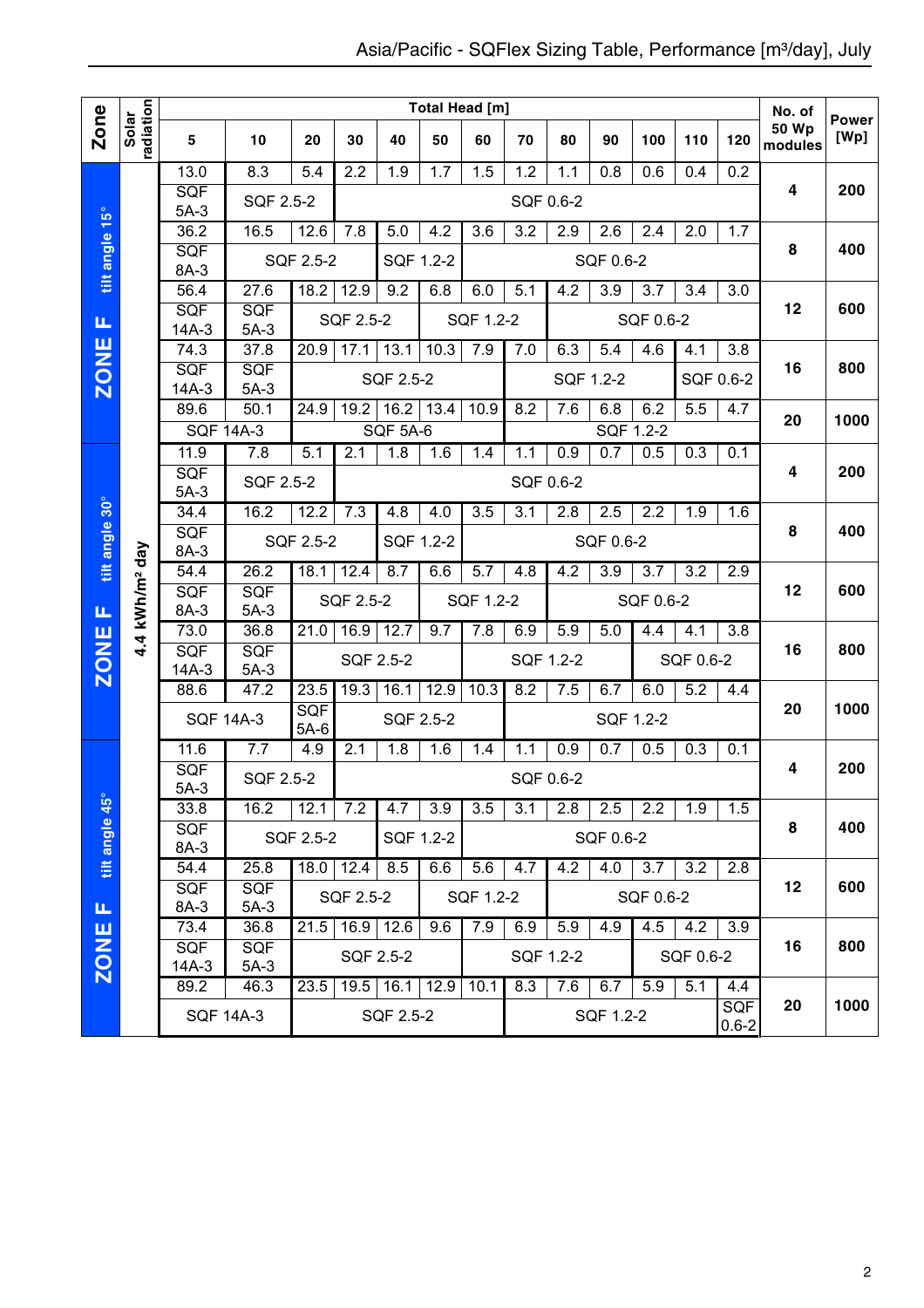|                |                        | Total Head [m]        |                      |                      |           |           |                         |      |           |           |           |                  | No. of    | <b>Power</b>            |                  |      |
|----------------|------------------------|-----------------------|----------------------|----------------------|-----------|-----------|-------------------------|------|-----------|-----------|-----------|------------------|-----------|-------------------------|------------------|------|
| <b>Zone</b>    | Solar<br>radiation     | 5                     | 10                   | 20                   | 30        | 40        | 50                      | 60   | 70        | 80        | 90        | 100              | 110       | 120                     | 50 Wp<br>modules | [Wp] |
|                |                        | 15.9                  | 9.3                  | 6.4                  | 2.8       | 2.2       | 2.0                     | 1.8  | 1.5       | 1.3       | 1.1       | 0.9              | 0.6       | 0.4                     |                  |      |
|                |                        | <b>SQF</b><br>$5A-3$  |                      | SQF 2.5-2            |           |           |                         |      |           | SQF 0.6-2 |           |                  |           |                         | 4                | 200  |
|                |                        | 41.2                  | 18.2                 | 14.0                 | 9.0       | 6.0       | 4.9                     | 4.1  | 3.6       | 3.3       | 3.0       | $2.\overline{8}$ | 2.4       | 2.1                     |                  |      |
| tilt angle 15° |                        | SQF<br>8A-3           | SQF<br>$5A-3$        |                      | SQF 2.5-2 |           | SQF 1.2-2               |      |           |           |           | SQF 0.6-2        |           |                         | 8                | 400  |
|                |                        | 63.3                  | 31.4                 | 19.4                 | 14.6      | 10.6      | 8.1                     | 6.8  | 5.8       | 5.0       | 4.2       | 4.0              | 3.7       | 3.4                     |                  |      |
| ග              |                        | SQF<br>$14A-3$        | SQF<br>$5A-3$        |                      | SQF 2.5-2 |           |                         |      | SQF 1.2-2 |           |           |                  | SQF 0.6-2 |                         | 12               | 600  |
|                |                        | 81.7                  | 42.1                 | 21.8                 | 18.2      | 14.9      | 11.8                    | 9.3  | 7.7       | 7.0       | 6.2       | 5.5              | 4.7       | 4.0                     |                  |      |
| <b>ZONE</b>    |                        | <b>SQF 14A-3</b>      |                      |                      |           | SQF 2.5-2 |                         |      |           |           | SQF 1.2-2 |                  |           | SQF<br>$0.6 - 2$        | 16               | 800  |
|                |                        | 97.1                  | 58.1                 | 28.7                 | 20.1      | 17.4      | 14.9                    | 12.5 | 9.6       | 8.0       | 7.3       | 6.8              | 6.2       | 5.6                     |                  |      |
|                |                        | <b>SQF 14A-3</b>      |                      | <b>SQF</b><br>$5A-6$ |           |           | SQF 2.5-2               |      |           |           |           | SQF 1.2-2        |           |                         | 20               | 1000 |
|                |                        | 14.8                  | 9.0                  | 5.9                  | 2.5       | 2.1       | 1.9                     | 1.7  | 1.4       | 1.2       | 1.0       | 0.8              | 0.5       | 0.3                     |                  |      |
|                |                        | SQF<br>$5A-3$         |                      | SQF 2.5-2            |           |           |                         |      |           | SQF 0.6-2 |           |                  |           |                         | 4                | 200  |
|                |                        | 39.4                  | 17.7                 | 13.7                 | 8.5       | 5.6       | 4.6                     | 3.9  | 3.5       | 3.2       | 2.9       | 2.6              | 2.2       | 1.9                     |                  |      |
| tilt angle 30° | kWh/m <sup>2</sup> day | SQF<br>8A-3           |                      | SQF 2.5-2            |           |           | SQF<br>$1.2 - 2$        |      |           |           | SQF 0.6-2 |                  |           |                         | 8                | 400  |
|                |                        | 61.0                  | 30.1                 | 19.4                 | 14.1      | 10.1      | 7.6                     | 6.5  | 5.5       | 4.7       | 4.2       | 4.0              | 3.6       | 3.3                     |                  |      |
| U              |                        | <b>SQF</b><br>$14A-3$ | <b>SQF</b><br>$5A-3$ |                      | SQF 2.5-2 |           |                         |      | SQF 1.2-2 |           |           |                  | SQF 0.6-2 |                         | 12               | 600  |
|                | <u>၈</u>               | 80.7                  | 41.1                 | 21.9                 | 18.1      | 14.4      | 11.3                    | 8.8  | 7.6       | 6.8       | 5.9       | 5.2              | 4.4       | 4.1                     |                  |      |
| <b>ZONE</b>    |                        | <b>SQF</b><br>$14A-3$ | SQF<br>$5A-3$        |                      |           | SQF 2.5-2 |                         |      |           |           | SQF 1.2-2 |                  |           | <b>SQF</b><br>$0.6 - 2$ | 16               | 800  |
|                |                        | 96.2                  | 55.4                 | 27.3                 | 20.2      | 17.3      | 14.7                    | 11.9 | 9.0       | 8.1       | 7.3       | 6.7              | 6.0       | 5.3                     |                  |      |
|                |                        |                       | <b>SQF 14A-3</b>     | SQF<br>$5A-6$        |           |           | SQF 2.5-2               |      |           |           |           | SQF 1.2-2        |           |                         | 20               | 1000 |
|                |                        | 14.7                  | 9.0                  | 5.8                  | 2.5       | 2.1       | 1.9                     | 1.7  | 1.4       | 1.2       | 0.9       | 0.7              | 0.5       | 0.3                     |                  |      |
|                |                        | SQF<br>$5A-3$         |                      | SQF 2.5-2            |           |           |                         |      |           | SQF 0.6-2 |           |                  |           |                         | 4                | 200  |
|                |                        | 39.3                  | 17.9                 | 13.7                 | 8.5       | 5.5       | 4.6                     | 3.9  | 3.6       | 3.2       | 2.9       | 2.6              | 2.2       | 1.9                     |                  |      |
| tilt angle 45° |                        | <b>SQF</b><br>8A-3    |                      | SQF 2.5-2            |           |           | <b>SQF</b><br>$1.2 - 2$ |      |           |           | SQF 0.6-2 |                  |           |                         | 8                | 400  |
|                |                        | 60.8                  | 30.0                 | 19.5                 | 14.1      | 10.1      | 7.5                     | 6.5  | 5.5       | 4.7       | 4.3       | 4.0              | 3.7       | 3.3                     |                  |      |
| $\sigma$       |                        | <b>SQF</b><br>$14A-3$ | <b>SQF</b><br>$5A-3$ |                      |           | SQF 2.5-2 |                         |      | SQF 1.2-2 |           |           |                  | SQF 0.6-2 |                         | 12               | 600  |
|                |                        | 81.5                  | 41.5                 | 22.4                 | 18.3      | 14.4      | 11.2                    | 8.7  | 7.7       | 6.9       | 5.8       | 5.1              | 4.4       | 4.1                     |                  |      |
| <b>ZONE</b>    |                        | <b>SQF</b><br>$14A-3$ | <b>SQF</b><br>$5A-3$ |                      |           | SQF 2.5-2 |                         |      |           | SQF 1.2-2 |           |                  |           | SQF 0.6-2               | 16               | 800  |
|                |                        | 97.1                  | 55.0                 | 27.1                 | 20.5      |           | $17.5$ 14.8             | 11.8 | 8.9       | 8.2       | 7.4       | 6.7              | 6.0       | 5.2                     | 20               | 1000 |
|                |                        |                       | <b>SQF 14A-3</b>     |                      |           |           | <b>SQF 5A-6</b>         |      |           |           |           | SQF 1.2-2        |           |                         |                  |      |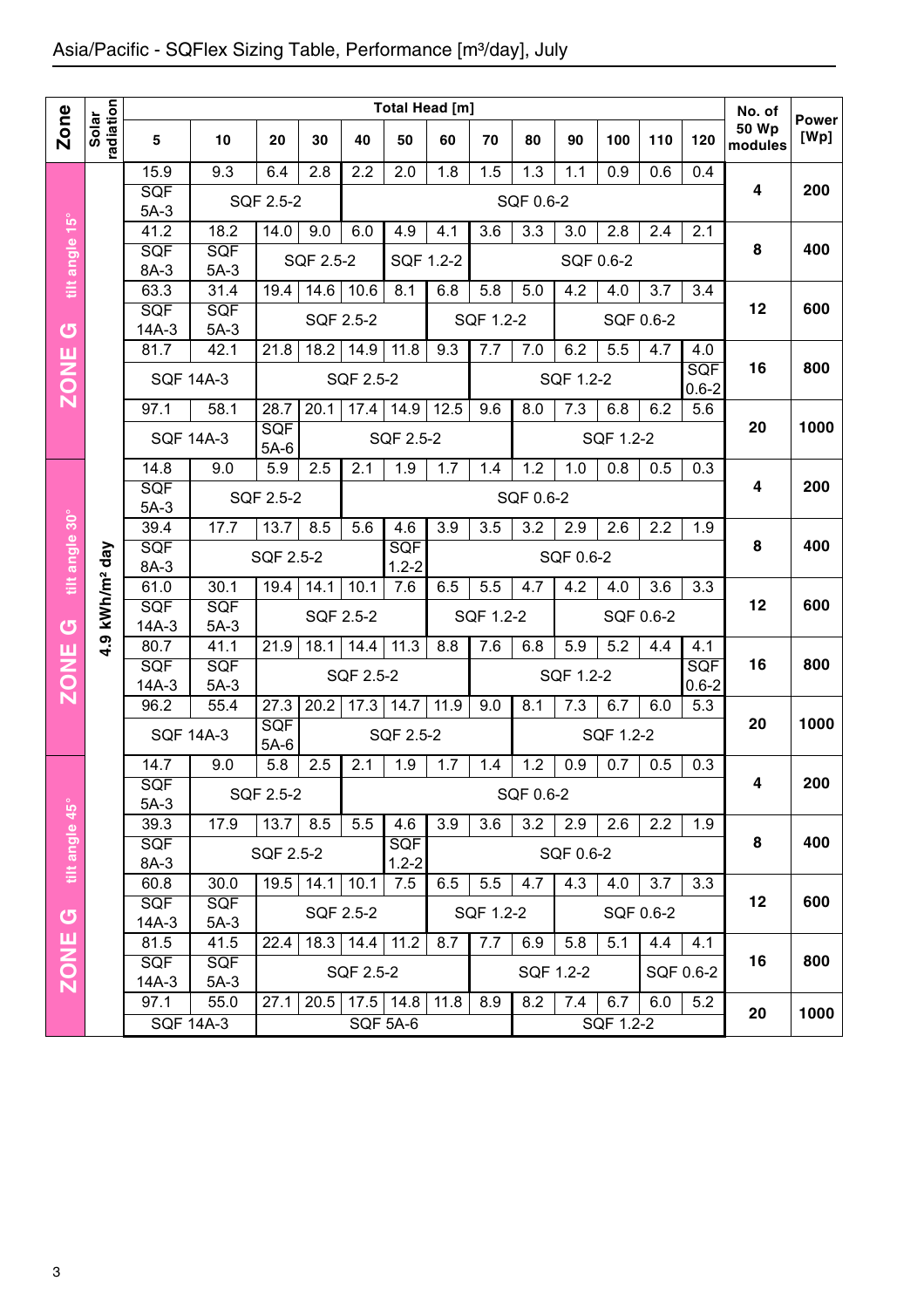|                |                        |                                |                          |                      |                  |                  | <b>Total Head [m]</b>   |                  |           |                  |                  |                  |                  |     | No. of                  | <b>Power</b> |
|----------------|------------------------|--------------------------------|--------------------------|----------------------|------------------|------------------|-------------------------|------------------|-----------|------------------|------------------|------------------|------------------|-----|-------------------------|--------------|
| Zone           | radiation<br>Solar     | 5                              | 10                       | 20                   | 30               | 40               | 50                      | 60               | 70        | 80               | 90               | 100              | 110              | 120 | <b>50 Wp</b><br>modules | [Wp]         |
|                |                        | 19.0                           | 10.6                     | 7.3                  | 3.6              | 2.6              | 2.3                     | 2.1              | 1.8       | 1.6              | $\overline{1.3}$ | 1.1              | $\overline{0.8}$ | 0.6 |                         |              |
|                |                        | SQF<br>$5A-3$                  |                          | SQF 2.5-2            |                  |                  |                         |                  |           | SQF 0.6-2        |                  |                  |                  |     | $\overline{4}$          | 200          |
|                |                        | 46.5                           | 21.8                     | 15.7                 | 10.4             | 7.2              | 5.6                     | $\overline{4.8}$ | 3.9       | 3.7              | 3.4              | $\overline{3.2}$ | 2.8              | 2.4 |                         |              |
| tilt angle 15° |                        | SQF                            | SQF                      |                      | SQF 2.5-2        |                  | SQF 1.2-2               |                  |           |                  |                  | SQF 0.6-2        |                  |     | 8                       | 400          |
|                |                        | 8A-3                           | $5A-3$                   |                      |                  |                  |                         |                  |           |                  |                  |                  |                  |     |                         |              |
|                |                        | 70.4<br>SQF                    | 35.5<br>SQF              | 20.3                 | 16.3             | 12.2             | 9.5                     | 7.5              | 6.7       | 5.8              | 4.9              | 4.2              | 3.9              | 3.7 | 12                      | 600          |
| ᆂ              |                        | $14A-3$                        | $5A-3$                   |                      |                  | SQF 2.5-2        |                         |                  | SQF 1.2-2 |                  |                  |                  | SQF 0.6-2        |     |                         |              |
| ш              |                        | 89.5                           | $\overline{50.5}$        | 25.1                 | 19.2             | 16.2             | 13.5                    | 10.9             | 8.2       | 7.5              | 6.8              | 6.3              | 5.5              | 4.8 |                         |              |
| ZON            |                        | <b>SQF 14A-3</b>               |                          |                      |                  | <b>SQF 5A-6</b>  |                         |                  |           |                  |                  | SQF 1.2-2        |                  |     | 16                      | 800          |
|                |                        | 105                            | 66.5                     | 32.8                 | 20.8             | 18.3             | 16.2                    | 13.9             | 11.3      | 8.9              | 7.8              | 7.3              | 6.8              | 6.2 |                         |              |
|                |                        |                                | <b>SQF 14A-3</b>         | SQF<br>$5A-6$        |                  |                  | SQF 2.5-2               |                  |           |                  |                  | SQF 1.2-2        |                  |     | 20                      | 1000         |
|                |                        | 18.0                           | 10.3                     | 7.0                  | $\overline{3.3}$ | $\overline{2.4}$ | $\overline{2.2}$        | $\overline{2.0}$ | 1.7       | 1.5              | 1.2              | 1.0              | 0.7              | 0.5 |                         |              |
|                |                        | SQF                            |                          | SQF 2.5-2            |                  |                  |                         |                  |           | SQF 0.6-2        |                  |                  |                  |     | $\overline{\mathbf{4}}$ | 200          |
| tilt angle 30° |                        | $5A-3$<br>45.1                 | 20.6                     | 15.3                 | 10.0             | 6.8              | $\overline{5.4}$        | 4.6              | 3.9       | 3.6              | $\overline{3.3}$ | $\overline{3.0}$ | 2.6              | 2.3 |                         |              |
|                |                        | SQF                            |                          |                      |                  |                  | SQF                     |                  |           |                  |                  |                  |                  |     | 8                       | 400          |
|                |                        | 8A-3                           |                          | <b>SQF 5A-3</b>      |                  |                  | $1.2 - 2$               |                  |           |                  | SQF 0.6-2        |                  |                  |     |                         |              |
|                | kWh/m <sup>2</sup> day | 68.6                           | 34.4                     | 20.5                 | 16.0             | 11.8             | 9.0                     | 7.4              | 6.4       | 5.5              | 4.7              | 4.2              | 3.9              | 3.6 | 12                      | 600          |
|                |                        | SQF<br>$14A-3$                 | SQF<br>$5A-3$            |                      |                  | SQF 2.5-2        |                         |                  | SQF 1.2-2 |                  |                  |                  | SQF 0.6-2        |     |                         |              |
| H<br>NH<br>NO  | ഥ<br>ທ່                | 88.6                           | 47.9                     | 23.8                 | 19.2             | 16.1             | 13.0                    | 10.4             | 8.2       | 7.5              | 6.7              | 6.0              | 5.2              | 4.5 |                         |              |
|                |                        | <b>SQF 14A-3</b>               |                          |                      |                  | <b>SQF 5A-6</b>  |                         |                  |           |                  |                  | SQF 1.2-2        |                  |     | 16                      | 800          |
| Ñ              |                        | 104                            | 64.0                     | 31.5                 | 21.0             | 18.3             | 16.1                    | 13.6             | 10.8      | 8.6              | 7.8              | 7.3              | 6.7              | 6.1 |                         |              |
|                |                        |                                | <b>SQF 14A-3</b>         | SQF<br>$5A-6$        |                  |                  | SQF 2.5-2               |                  |           |                  |                  | SQF 1.2-2        |                  |     | 20                      | 1000         |
|                |                        | 18.0                           | 10.4                     | 7.0                  | 3.3              | 2.5              | 2.2                     | 2.0              | 1.7       | 1.5              | 1.2              | 1.0              | 0.7              | 0.5 |                         |              |
| $45^{\circ}$   |                        | SQF<br>$5A-3$                  |                          | SQF 2.5-2            |                  |                  |                         |                  |           | SQF 0.6-2        |                  |                  |                  |     | 4                       | 200          |
|                |                        | 45.6                           | 20.6                     |                      | $15.4$   10.1    | 6.8              | 5.4                     | 4.6              | 4.0       | 3.7 <sup>1</sup> | 3.3              | 3.0              | 2.6              | 2.3 |                         |              |
| tilt angle     |                        | SQF<br>8A-3                    |                          | <b>SQF 5A-3</b>      |                  |                  | <b>SQF</b><br>$1.2 - 2$ |                  |           |                  | SQF 0.6-2        |                  |                  |     | 8                       | 400          |
|                |                        | 69.6                           | 34.8                     |                      | 20.7 16.1 11.9   |                  | 9.0                     | 7.5              | 6.5       | 5.5              | $\overline{4.7}$ | 4.3              | 4.0              | 3.7 |                         |              |
| œ              |                        | SQF<br>SQF                     |                          |                      |                  |                  |                         |                  | SQF 1.2-2 |                  |                  |                  | SQF 0.6-2        |     | 12                      | 600          |
| ш              |                        | SQF 2.5-2<br>$14A-3$<br>$5A-3$ |                          |                      |                  |                  |                         |                  |           |                  |                  |                  |                  |     |                         |              |
| $\overline{6}$ |                        | 89.9                           | 48.0<br><b>SQF 14A-3</b> |                      | 23.8 19.5 16.3   | <b>SQF 5A-6</b>  | 13.2                    | 10.4             | 8.3       | 7.6              | 6.8              | 6.1<br>SQF 1.2-2 | 5.2              | 4.5 | 16                      | 800          |
| Ñ              |                        | 106                            | 64.2                     | 31.9                 |                  | $21.3$ 18.6 16.4 |                         | 13.8             | 10.7      | 8.7              | 8.0              | 7.4              | 6.7              | 6.1 |                         |              |
|                |                        |                                | <b>SQF 14A-3</b>         | <b>SQF</b><br>$5A-6$ |                  |                  | SQF 2.5-2               |                  |           |                  |                  | SQF 1.2-2        |                  |     | 20                      | 1000         |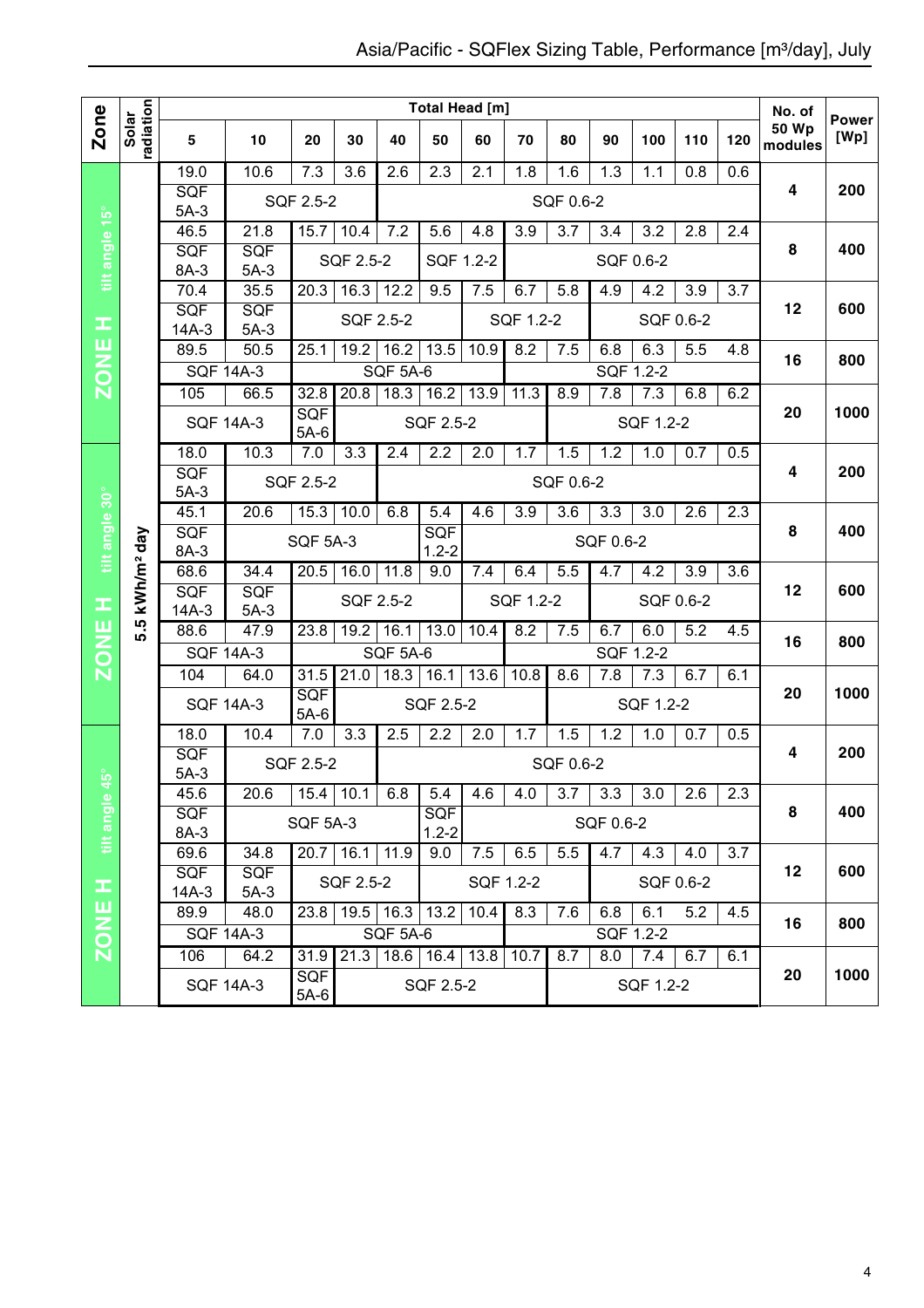|                |                        | Total Head [m]        |                      |                      |                   |                         |             |           |           |           |           |                  |           |            | No. of       |               |
|----------------|------------------------|-----------------------|----------------------|----------------------|-------------------|-------------------------|-------------|-----------|-----------|-----------|-----------|------------------|-----------|------------|--------------|---------------|
| Zone           | radiation<br>Solar     | 5                     | 10                   | 20                   | 30                | 40                      | 50          | 60        | 70        | 80        | 90        | 100              | 110       | 120        | <b>50 Wp</b> | Power<br>[Wp] |
|                |                        |                       |                      |                      |                   |                         |             |           |           |           |           |                  |           |            | modules      |               |
|                |                        | 21.8<br><b>SQF</b>    | 11.8                 | 8.3                  | 4.4               | 3.0<br>SQF              | 2.6         | 2.4       | 2.1       | 1.8       | 1.6       | $\overline{1.3}$ | 1.1       | 0.8        | 4            | 200           |
|                |                        | $5A-3$                |                      | SQF 2.5-2            |                   | $1.2 - 2$               |             |           |           |           | SQF 0.6-2 |                  |           |            |              |               |
| $15^{\circ}$   |                        | 51.7                  | 25.2                 | 17.2                 | 11.8              | 8.3                     | 6.3         | 5.4       | 4.6       | 4.0       | 3.7       | 3.5              | 3.1       | 2.8        |              |               |
| tilt angle     |                        | <b>SQF</b><br>$14A-3$ | <b>SQF</b><br>$5A-3$ |                      | SQF 2.5-2         |                         |             | SQF 1.2-2 |           |           |           | SQF 0.6-2        |           |            | 8            | 400           |
|                |                        | 76.7                  | 39.1                 | 21.1                 | 17.5              | 13.8                    | 10.9        | 8.4       | 7.3       | 6.6       | 5.7       | 5.0              | 4.2       | 3.9        |              |               |
|                |                        | <b>SQF</b>            | <b>SQF</b>           |                      |                   |                         |             |           |           |           |           |                  |           | <b>SQF</b> | 12           | 600           |
|                |                        | $14A-3$               | $5A-3$               |                      |                   | SQF 2.5-2               |             |           |           |           | SQF 1.2-2 |                  |           | $0.6 - 2$  |              |               |
|                |                        | 96.4                  | 57.9                 | 28.6                 | 20.0              | 17.3                    | 14.8        | 12.4      | 9.5       | 8.0       | 7.3       | 6.8              | 6.2       | 5.5        | 16           | 800           |
| <b>ZONE</b>    |                        | <b>SQF 14A-3</b>      |                      | <b>SQF</b><br>$5A-6$ |                   |                         | SQF 2.5-2   |           |           |           |           | SQF 1.2-2        |           |            |              |               |
|                |                        | 112                   | 73.7                 | 36.6                 | 21.8              | 19.1                    | 17.0        | 15.0      | 12.7      | 10.4      | 8.3       | 7.7              | 7.2       | 6.7        |              |               |
|                |                        | <b>SQF 14A-3</b>      |                      | SQF<br>$5A-6$        |                   |                         | SQF 2.5-2   |           |           |           |           | SQF 1.2-2        |           |            | 20           | 1000          |
|                |                        | 20.9                  | 11.5                 | 8.0                  | 4.1               | 2.9                     | 2.5         | 2.3       | 2.0       | 1.7       | 1.5       | 1.3              | 1.0       | 0.7        |              |               |
|                |                        | <b>SQF</b><br>$5A-3$  |                      | SQF 2.5-2            |                   | <b>SQF</b><br>$1.2 - 2$ |             |           |           | SQF 0.6-2 |           |                  |           |            | 4            | 200           |
|                |                        | 50.3                  | 24.0                 | 16.8                 | 11.4              | 7.9                     | 6.0         | 5.2       | 4.3       | 3.9       | 3.7       | 3.4              | 3.0       | 2.7        |              |               |
| tilt angle 30° |                        | SQF                   | SQF                  |                      | SQF 2.5-2         |                         | SQF 1.2-2   |           |           |           | SQF 0.6-2 |                  |           |            | 8            | 400           |
|                |                        | 8A-3<br>75.7          | $5A-3$               |                      |                   |                         |             |           |           |           |           |                  |           |            |              |               |
|                | kWh/m <sup>2</sup> day | <b>SQF</b>            | 38.5<br><b>SQF</b>   | 21.3                 | 17.3              | 13.4                    | 10.4        | 8.0       | 7.2       | 6.3       | 5.4       | 4.7              | 4.2       | 3.9        | 12           | 600           |
| $\sim$         |                        | $14A-3$               | $5A-3$               |                      | SQF 2.5-2         |                         |             |           | SQF 1.2-2 |           |           |                  | SQF 0.6-2 |            |              |               |
|                | $\overline{6}$ .       | 95.6                  | 55.5                 | 27.4                 | 20.1              | 17.3                    | 14.7        | 11.9      | 9.0       | 8.0       | 7.3       | 6.7              | 6.0       | 5.3        |              |               |
| <b>ZONE</b>    |                        | <b>SQF 14A-3</b>      |                      | <b>SQF</b><br>$5A-6$ |                   |                         | SQF 2.5-2   |           |           |           |           | SQF 1.2-2        |           |            | 16           | 800           |
|                |                        | 112                   | 71.5                 | 35.7                 | 21.5              | 19.2                    | 17.1        | 14.8      | 12.3      | 9.9       | 8.3       | 7.7              | 7.1       | 6.6        |              |               |
|                |                        | <b>SQF 14A-3</b>      |                      | SQF<br>$5A-6$        |                   |                         | SQF 2.5-2   |           |           |           |           | SQF 1.2-2        |           |            | 20           | 1000          |
|                |                        | 21.1                  | 71.7                 | 8.1                  | 4.1               | 2.9                     | 2.5         | 2.3       | 2.0       | 1.8       | 1.5       | 1.3              | 1.0       | 0.7        |              |               |
|                |                        | SQF                   |                      | SQF 2.5-2            |                   | SQ⊦                     |             |           |           |           | SQF 0.6-2 |                  |           |            | 4            | 200           |
|                |                        | $5A-3$<br>51.2        | 24.2                 |                      | $17.0$ 11.6       | $1.2 - 2$<br>8.0        | 6.1         | 5.3       | 4.4       | 4.0       | 3.8       | 3.5              | 3.0       | 2.7        |              |               |
| tilt angle 45° |                        | <b>SQF</b>            | <b>SQF</b>           |                      | SQF 2.5-2         |                         |             | SQF 1.2-2 |           |           |           | SQF 0.6-2        |           |            | 8            | 400           |
|                |                        | 8A-3                  | $5A-3$               |                      |                   |                         |             |           |           |           |           |                  |           |            |              |               |
|                |                        | 77.2<br><b>SQF</b>    | 39.2<br><b>SQF</b>   | 21.5                 | 17.6              | 13.6                    | 10.5        | 8.2       | 7.3       | 6.4       | 5.5       | 4.7              | 4.2       | 4.0        | 12           | 600           |
| $\sim$         |                        | $14A-3$               | $5A-3$               |                      |                   | SQF 2.5-2               |             |           |           | SQF 1.2-2 |           |                  |           | SQF 0.6-2  |              |               |
|                |                        | 97.2                  | 56.1                 | 27.6                 | $\overline{20.4}$ |                         | $17.6$ 14.9 | 12.0      | 9.1       | 8.2       | 7.4       | 6.7              | 6.1       | 5.3        |              |               |
| ZONE           |                        | <b>SQF 14A-3</b>      |                      | <b>SQF</b><br>$5A-6$ |                   |                         | SQF 2.5-2   |           |           |           |           | SQF 1.2-2        |           |            | 16           | 800           |
|                |                        | 113                   | 72.1                 | 36.3                 | 21.9              | 19.5                    | $17.4$ 15.1 |           | 12.4      | 9.9       | 8.5       | 7.9              | 7.3       | 6.7        |              |               |
|                |                        | <b>SQF 14A-3</b>      |                      | <b>SQF</b><br>5A-6   |                   |                         |             | SQF 2.5-2 |           |           |           |                  | SQF 1.2-2 |            | 20           | 1000          |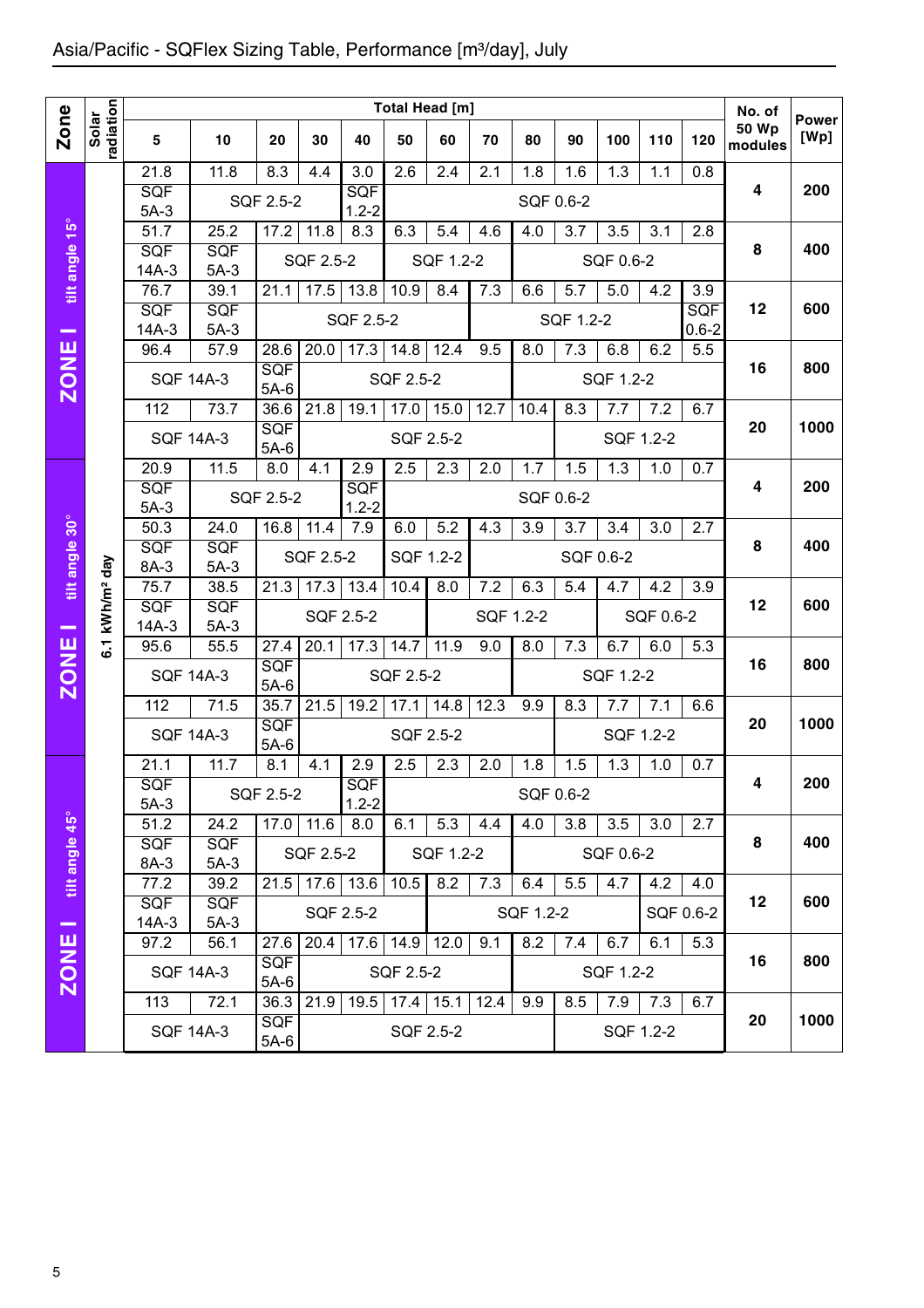|                          |                            |                       |                      |                |                      |                             |                  | <b>Total Head [m]</b> |           |           |           |           |                  |                  | No. of           | <b>Power</b> |
|--------------------------|----------------------------|-----------------------|----------------------|----------------|----------------------|-----------------------------|------------------|-----------------------|-----------|-----------|-----------|-----------|------------------|------------------|------------------|--------------|
| <b>Zone</b>              | radiation<br>Solar         | 5                     | 10                   | 20             | 30                   | 40                          | 50               | 60                    | 70        | 80        | 90        | 100       | 110              | 120              | 50 Wp<br>modules | [Wp]         |
|                          |                            | 24.7                  | 12.9                 | 9.2            | 5.1                  | $\overline{3.5}$            | $\overline{2.9}$ | 2.7                   | 2.4       | 2.1       | 1.8       | 1.6       | 1.3              | 1.0              |                  |              |
|                          |                            | SQF                   |                      | SQF 2.5-2      |                      | SQF                         |                  |                       |           | SQF 0.6-2 |           |           |                  |                  | 4                | 200          |
| $15^{\circ}$             |                            | 8A-3<br>57.3          | 28.2                 | 18.3           | 13.1                 | $1.2 - 2$<br>9.4            | 6.9              | 6.1                   | 5.2       | 4.3       | 3.9       | 3.7       | 3.4              | 3.1              |                  |              |
|                          |                            | SQF                   | SQF                  |                |                      |                             |                  |                       |           |           |           |           |                  |                  | 8                | 400          |
|                          |                            | $14A-3$               | $5A-3$               |                |                      | SQF 2.5-2                   |                  |                       | SQF 1.2-2 |           |           |           | SQF 0.6-2        |                  |                  |              |
| tilt angle               |                            | 82.7                  | 43.6                 | 22.0           | 18.3                 | 15.1                        | 12.1             | 9.6                   | 7.7       | 7.1       | 6.3       | 5.6       | 4.8              | 4.1              |                  |              |
|                          |                            |                       | <b>SQF 14A-3</b>     | SQF<br>$5A-6$  |                      | SQF 2.5-2                   |                  |                       |           |           | SQF 1.2-2 |           |                  | SQF<br>$0.6 - 2$ | 12               | 600          |
| $\overline{\phantom{0}}$ |                            | 103                   | 64.2                 | 31.7           | 20.6                 | $\overline{18.0}$           | 15.8             | 13.6                  | 10.9      | 8.4       | 7.6       | 7.2       | 6.7              | 6.1              |                  |              |
| <b>ZONE</b>              |                            |                       | <b>SQF 14A-3</b>     | <b>SQF</b>     |                      |                             |                  | SQF 2.5-2             |           |           |           |           | SQF 1.2-2        |                  | 16               | 800          |
|                          |                            |                       | 80.0                 | $5A-6$<br>40.2 | 24.7                 |                             |                  |                       |           |           |           |           |                  |                  |                  |              |
|                          |                            | 119                   |                      | <b>SQF</b>     |                      | 19.7                        | 17.8             | 15.7                  | 13.6      | 11.6      | 9.0       | 8.1       | 7.5              | 7.0              | 20               | 1000         |
|                          |                            | <b>SQF 14A-3</b>      |                      | $5A-6$         |                      |                             |                  | SQF 2.5-2             |           |           |           |           | SQF 1.2-2        |                  |                  |              |
|                          |                            | 23.4                  | 12.6                 | 8.9            | 4.8                  | 3.3                         | 2.8              | 2.6                   | 2.3       | 2.0       | 1.7       | 1.5       | 1.2              | 0.9              |                  |              |
|                          |                            | SQF<br>8A-3           |                      | SQF 2.5-2      |                      | SQF<br>$1.2 - 2$            |                  |                       |           | SQF 0.6-2 |           |           |                  |                  | 4                | 200          |
|                          |                            | 55.4                  | 27.1                 | 18.1           | 12.7                 | $\overline{9.0}$            | 6.7              | 5.8                   | 4.9       | 4.2       | 3.9       | 3.7       | $\overline{3.3}$ | 3.0              |                  |              |
| tilt angle 30°           |                            | SQF                   | <b>SQF</b>           |                | SQF 2.5-2            |                             |                  | SQF 1.2-2             |           |           |           | SQF 0.6-2 |                  |                  | 8                | 400          |
|                          |                            | $14A-3$               | $5A-3$               |                |                      |                             |                  |                       |           |           |           |           |                  |                  |                  |              |
|                          |                            | 81.9<br>SQF           | 41.5<br>SQF          | 22.0           | 18.3                 | 14.8                        | 11.7             | 9.2                   | 7.7       | 6.9       | 6.1       | 5.4       | 4.6              | 4.1<br>SQF       | 12               | 600          |
| $\overline{\phantom{a}}$ | 6.7 kWh/m <sup>2</sup> day | $14A-3$               | $5A-3$               |                |                      | SQF 2.5-2                   |                  |                       |           | SQF 1.2-2 |           |           |                  | $0.6 - 2$        |                  |              |
|                          |                            | 102                   | 62.1                 | 30.6           | 20.7                 | 18.0                        | 15.7             | 13.3                  | 10.4      | 8.4       | 7.7       | 7.1       | 6.5              | 6.0              |                  |              |
| <b>ZONE</b>              |                            |                       | <b>SQF 14A-3</b>     | SQF<br>$5A-6$  |                      |                             | SQF 2.5-2        |                       |           |           |           | SQF 1.2-2 |                  |                  | 16               | 800          |
|                          |                            | 118                   | 78.0                 | 39.4           | 23.6                 | 19.8                        | 17.8             | 15.7                  | 13.3      | 11.3      | 8.6       | 8.1       | 7.5              | 7.0              |                  |              |
|                          |                            | <b>SQF 14A-3</b>      |                      | SQF            |                      |                             | SQF 2.5-2        |                       |           |           |           |           | SQF 1.2-2        |                  | 20               | 1000         |
|                          |                            | 23.9                  | 12.9                 | $5A-6$<br>9.1  | 4.9                  | 3.4                         | 2.8              | 2.6                   | 2.3       | 2.0       | 1.8       | 1.5       | 1.2              | 0.9              |                  |              |
|                          |                            | SQF                   |                      |                |                      | <b>SQF</b>                  |                  |                       |           |           |           |           |                  |                  | 4                | 200          |
|                          |                            | 8A-3                  |                      | SQF 2.5-2      |                      | $1.2 - 2$                   |                  |                       |           | SQF 0.6-2 |           |           |                  |                  |                  |              |
|                          |                            | 56.2                  | 27.5                 |                | $18.4$ 12.9          | 9.1                         | 6.9              | 5.9                   | 5.0       | 4.3       | 4.0       | 3.8       | 3.4              | 3.0              |                  |              |
| tilt angle 45°           |                            | <b>SQF</b><br>$14A-3$ | <b>SQF</b><br>$5A-3$ |                | SQF 2.5-2            |                             |                  | SQF 1.2-2             |           |           |           | SQF 0.6-2 |                  |                  | 8                | 400          |
|                          |                            | 83.7                  | 42.4                 |                | $22.2$   18.7   15.1 |                             | 11.8             | 9.3                   | 7.9       | 7.1       | 6.2       | 5.5       | 4.7              | 4.2              |                  |              |
|                          |                            | <b>SQF</b>            | <b>SQF</b>           |                |                      | SQF 2.5-2                   |                  |                       |           |           | SQF 1.2-2 |           |                  | <b>SQF</b>       | 12               | 600          |
| $\overline{\phantom{a}}$ |                            | $14A-3$<br>104        | $5A-3$<br>63.1       | 31.1           |                      | $21.1$   18.4   16.1   13.5 |                  |                       | 10.5      | 8.6       | 7.8       | 7.3       | 6.6              | $0.6 - 2$<br>6.1 |                  |              |
| ZONE                     |                            |                       |                      | <b>SQF</b>     |                      |                             |                  |                       |           |           |           |           |                  |                  | 16               | 800          |
|                          |                            |                       | <b>SQF 14A-3</b>     | $5A-6$         |                      |                             | SQF 2.5-2        |                       |           |           |           | SQF 1.2-2 |                  |                  |                  |              |
|                          |                            | 120                   | 79.2                 | $40.2$ 24.0    |                      |                             |                  | $20.1$ 18.2 16.1 13.5 |           | 11.4      | 8.8       | 8.3       | 7.7              | 7.1              | 20               | 1000         |
|                          |                            |                       | <b>SQF 14A-3</b>     |                | SQF 5A-6             |                             |                  | SQF 2.5-2             |           |           |           |           | SQF 1.2-2        |                  |                  |              |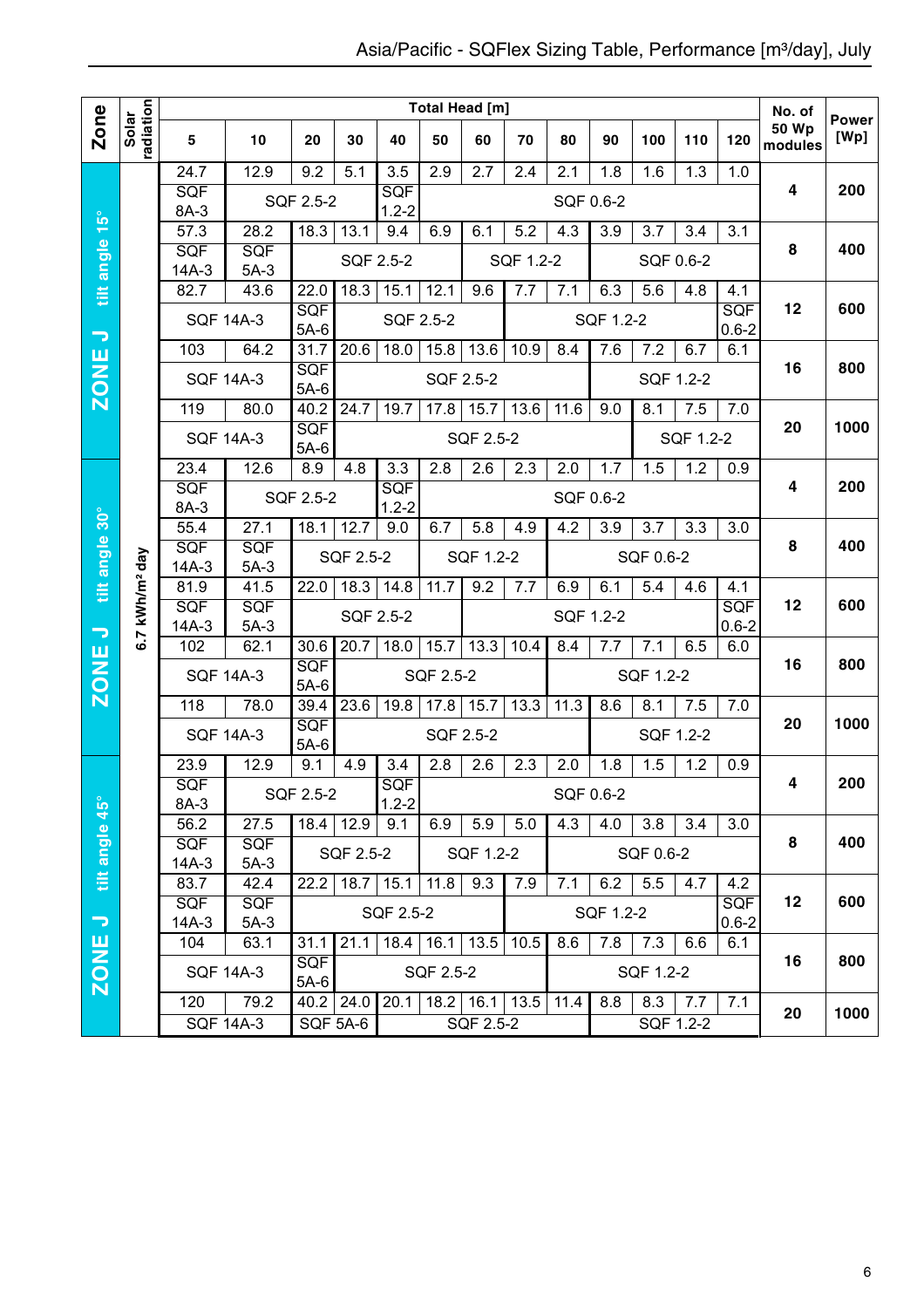| radiation<br><b>Zone</b><br>Solar<br>5<br>27.9<br><b>SQF</b><br>tilt angle 15°<br>8A-3<br>62.1<br>SQF<br>$14A-3$<br>87.9<br><b>SQF</b><br>×<br>$14A-3$<br><b>ZONE</b><br>108<br>124<br>26.7<br>SQF<br>tilt angle 30°<br>8A-3<br>60.5<br>kWh/m <sup>2</sup> day<br><b>SQF</b><br>$14A-3$<br>87.2 | 10<br>13.8<br>30.8<br>SQF<br>$5A-3$<br>49.1<br><b>SQF</b><br>$5A-3$<br>69.7<br><b>SQF 14A-3</b><br>85.2<br><b>SQF 14A-3</b><br>13.6<br>29.8 | 20<br>10.1<br>SQF 2.5-2<br>19.1<br>24.5<br>34.5<br><b>SQF</b><br>$5A-6$<br>$43.\overline{2}$<br>SQF 5A-6<br>9.8 | 30<br>5.8<br>14.2<br>SQF 2.5-2<br>19.0<br>21.0<br>27.3 | 40<br>3.9<br><b>SQF</b><br>$1.2 - 2$<br>10.4<br>16.0<br><b>SQF 5A-6</b><br>18.6 | Total Head [m]<br>50<br>3.1<br>7.8<br>13.2<br>16.5<br>SQF 2.5-2 | 60<br>2.9<br>6.6<br>10.7<br>14.4 | 70<br>2.6<br>5.7<br>SQF 1.2-2<br>8.1<br>12.0 | 80<br>2.3<br>SQF 0.6-2<br>4.8<br>7.5<br>9.5 | 90<br>2.0<br>4.1<br>6.8<br>SQF 1.2-2<br>8.0 | 100<br>1.8<br>3.9<br>SQF 0.6-2<br>6.2 | 110<br>1.5<br>3.6<br>5.4 | 120<br>1.2<br>3.3<br>4.6 | No. of<br><b>50 Wp</b><br>modules<br>4<br>8<br>12 | <b>Power</b><br>[Wp]<br>200<br>400<br>600 |
|-------------------------------------------------------------------------------------------------------------------------------------------------------------------------------------------------------------------------------------------------------------------------------------------------|---------------------------------------------------------------------------------------------------------------------------------------------|-----------------------------------------------------------------------------------------------------------------|--------------------------------------------------------|---------------------------------------------------------------------------------|-----------------------------------------------------------------|----------------------------------|----------------------------------------------|---------------------------------------------|---------------------------------------------|---------------------------------------|--------------------------|--------------------------|---------------------------------------------------|-------------------------------------------|
|                                                                                                                                                                                                                                                                                                 |                                                                                                                                             |                                                                                                                 |                                                        |                                                                                 |                                                                 |                                  |                                              |                                             |                                             |                                       |                          |                          |                                                   |                                           |
|                                                                                                                                                                                                                                                                                                 |                                                                                                                                             |                                                                                                                 |                                                        |                                                                                 |                                                                 |                                  |                                              |                                             |                                             |                                       |                          |                          |                                                   |                                           |
|                                                                                                                                                                                                                                                                                                 |                                                                                                                                             |                                                                                                                 |                                                        |                                                                                 |                                                                 |                                  |                                              |                                             |                                             |                                       |                          |                          |                                                   |                                           |
|                                                                                                                                                                                                                                                                                                 |                                                                                                                                             |                                                                                                                 |                                                        |                                                                                 |                                                                 |                                  |                                              |                                             |                                             |                                       |                          |                          |                                                   |                                           |
|                                                                                                                                                                                                                                                                                                 |                                                                                                                                             |                                                                                                                 |                                                        |                                                                                 |                                                                 |                                  |                                              |                                             |                                             |                                       |                          |                          |                                                   |                                           |
|                                                                                                                                                                                                                                                                                                 |                                                                                                                                             |                                                                                                                 |                                                        |                                                                                 |                                                                 |                                  |                                              |                                             |                                             |                                       |                          |                          |                                                   |                                           |
|                                                                                                                                                                                                                                                                                                 |                                                                                                                                             |                                                                                                                 |                                                        |                                                                                 |                                                                 |                                  |                                              |                                             |                                             |                                       |                          |                          |                                                   |                                           |
|                                                                                                                                                                                                                                                                                                 |                                                                                                                                             |                                                                                                                 |                                                        |                                                                                 |                                                                 |                                  |                                              |                                             |                                             |                                       |                          |                          |                                                   |                                           |
|                                                                                                                                                                                                                                                                                                 |                                                                                                                                             |                                                                                                                 |                                                        |                                                                                 |                                                                 |                                  |                                              |                                             |                                             | 7.4                                   | 7.0                      | 6.5                      |                                                   |                                           |
|                                                                                                                                                                                                                                                                                                 |                                                                                                                                             |                                                                                                                 |                                                        |                                                                                 |                                                                 |                                  |                                              |                                             |                                             | SQF 1.2-2                             |                          |                          | 16                                                | 800                                       |
|                                                                                                                                                                                                                                                                                                 |                                                                                                                                             |                                                                                                                 |                                                        | 20.1                                                                            | 18.4                                                            | 16.4                             | 14.2                                         | 12.4                                        | 10.2                                        | 8.3                                   | 7.8                      | 7.3                      |                                                   |                                           |
|                                                                                                                                                                                                                                                                                                 |                                                                                                                                             |                                                                                                                 |                                                        |                                                                                 |                                                                 | SQF 2.5-2                        |                                              |                                             |                                             |                                       | SQF 1.2-2                |                          | 20                                                | 1000                                      |
|                                                                                                                                                                                                                                                                                                 |                                                                                                                                             |                                                                                                                 | 5.6                                                    | 3.8                                                                             | $\overline{3.0}$                                                | 2.8                              | 2.5                                          | 2.2                                         | 2.0                                         | 1.7                                   | 1.4                      | 1.1                      |                                                   |                                           |
|                                                                                                                                                                                                                                                                                                 |                                                                                                                                             | SQF 2.5-2                                                                                                       |                                                        | SQF<br>$1.2 - 2$                                                                |                                                                 |                                  |                                              | SQF 0.6-2                                   |                                             |                                       |                          |                          | 4                                                 | 200                                       |
|                                                                                                                                                                                                                                                                                                 |                                                                                                                                             | 19.0                                                                                                            | 13.9                                                   | 10.0                                                                            | 7.5                                                             | 6.4                              | 5.5                                          | 4.7                                         | 4.1                                         | 3.9                                   | 3.6                      | 3.3                      |                                                   |                                           |
|                                                                                                                                                                                                                                                                                                 | <b>SQF</b>                                                                                                                                  |                                                                                                                 | SQF 2.5-2                                              |                                                                                 |                                                                 |                                  | SQF 1.2-2                                    |                                             |                                             | SQF 0.6-2                             |                          |                          | 8                                                 | 400                                       |
|                                                                                                                                                                                                                                                                                                 | $5A-3$<br>47.2                                                                                                                              | 23.5                                                                                                            | 19.0                                                   | 15.9                                                                            | 12.8                                                            | 10.3                             | 8.1                                          | 7.4                                         | 6.6                                         | 6.0                                   | 5.2                      | 4.4                      |                                                   |                                           |
|                                                                                                                                                                                                                                                                                                 | <b>SQF 14A-3</b>                                                                                                                            |                                                                                                                 |                                                        | <b>SQF 5A-6</b>                                                                 |                                                                 |                                  |                                              |                                             | SQF 1.2-2                                   |                                       |                          |                          | 12                                                | 600                                       |
| ×<br>107<br>7.3                                                                                                                                                                                                                                                                                 | 67.9                                                                                                                                        | 33.5                                                                                                            | 21.1                                                   | 18.7                                                                            | 16.6                                                            | 14.2                             | 11.6                                         | 9.1                                         | 8.0                                         | 7.4                                   | 7.0                      | 6.4                      |                                                   |                                           |
| <b>ZONE</b>                                                                                                                                                                                                                                                                                     | <b>SQF 14A-3</b>                                                                                                                            | SQF<br>$5A-6$                                                                                                   |                                                        |                                                                                 | SQF 2.5-2                                                       |                                  |                                              |                                             |                                             | SQF 1.2-2                             |                          |                          | 16                                                | 800                                       |
| 124                                                                                                                                                                                                                                                                                             | 83.6                                                                                                                                        | 42.6                                                                                                            | 26.4                                                   | 20.2                                                                            | 18.5                                                            | 16.4                             | 14.1                                         | 12.2                                        | 9.7                                         | 8.4                                   | 7.9                      | 7.3                      |                                                   |                                           |
|                                                                                                                                                                                                                                                                                                 | <b>SQF 14A-3</b>                                                                                                                            | SQF 5A-6                                                                                                        |                                                        |                                                                                 |                                                                 | <b>SQF 2.5-2</b>                 |                                              |                                             |                                             |                                       | SQF 1.2-2                |                          | 20                                                | 1000                                      |
| $\overline{27.3}$                                                                                                                                                                                                                                                                               | 13.9                                                                                                                                        | 10.1                                                                                                            | 5.7                                                    | 3.9                                                                             | $\overline{3.1}$                                                | 2.9                              | 2.5                                          | 2.3                                         | 2.0                                         | 1.8                                   | 1.4                      | 1.1                      |                                                   |                                           |
| SQF<br>8A-3                                                                                                                                                                                                                                                                                     |                                                                                                                                             | SQF 2.5-2                                                                                                       |                                                        | SQF<br>$1.2 - 2$                                                                |                                                                 |                                  |                                              | SQF 0.6-2                                   |                                             |                                       |                          |                          | 4                                                 | 200                                       |
| $45^{\circ}$<br>61.6<br>$\omega$                                                                                                                                                                                                                                                                | 30.4                                                                                                                                        | $19.4$ 14.2                                                                                                     |                                                        | 10.2                                                                            | 7.6                                                             | 6.5                              | 5.6                                          | 4.8                                         | 4.2                                         | 4.0                                   | 3.7                      | 3.3                      |                                                   |                                           |
| <b>SQF</b>                                                                                                                                                                                                                                                                                      | <b>SQF</b>                                                                                                                                  |                                                                                                                 | SQF 2.5-2                                              |                                                                                 |                                                                 |                                  | SQF 1.2-2                                    |                                             |                                             | SQF 0.6-2                             |                          |                          | 8                                                 | 400                                       |
| tilt angle<br>$14A-3$                                                                                                                                                                                                                                                                           | $5A-3$                                                                                                                                      |                                                                                                                 |                                                        |                                                                                 |                                                                 |                                  |                                              |                                             |                                             |                                       |                          |                          |                                                   |                                           |
| 89.3<br>SQF                                                                                                                                                                                                                                                                                     | 48.4                                                                                                                                        | 24.0                                                                                                            | 19.4                                                   | 16.3                                                                            | 13.1                                                            | 10.5                             | 8.3                                          | 7.6                                         | 6.8                                         | 6.1                                   | 5.3                      | 4.5                      | 12                                                | 600                                       |
| $\pmb{\times}$<br>$14A-3$                                                                                                                                                                                                                                                                       | <b>SQF 5A-6</b>                                                                                                                             |                                                                                                                 |                                                        | SQF 1.2-2                                                                       |                                                                 |                                  |                                              |                                             | SQF 1.2-2                                   |                                       |                          |                          |                                                   |                                           |
| 110                                                                                                                                                                                                                                                                                             | 69.1                                                                                                                                        | 34.4                                                                                                            | 21.5                                                   | 19.1                                                                            | $\overline{16.9}$ 14.6                                          |                                  | 11.8                                         | 9.3                                         | 8.2                                         | 7.6                                   | 7.1                      | 6.5                      |                                                   |                                           |
| <b>ZONE</b>                                                                                                                                                                                                                                                                                     | <b>SQF 14A-3</b>                                                                                                                            | <b>SQF</b>                                                                                                      |                                                        |                                                                                 | SQF 2.5-2                                                       |                                  |                                              |                                             |                                             | SQF 1.2-2                             |                          |                          | 16                                                | 800                                       |
| 126                                                                                                                                                                                                                                                                                             | 85.9                                                                                                                                        | $5A-6$<br>43.6                                                                                                  | 26.9                                                   | 20.6                                                                            | 18.9                                                            | $16.8$ 14.5                      |                                              | 12.4                                        | 10.0                                        | 8.5                                   | 8.1                      | 7.4                      |                                                   |                                           |
|                                                                                                                                                                                                                                                                                                 | <b>SQF 14A-3</b>                                                                                                                            | <b>SQF 5A-6</b>                                                                                                 |                                                        |                                                                                 |                                                                 | SQF 2.5-2                        |                                              |                                             |                                             |                                       | SQF 1.2-2                |                          | 20                                                | 1000                                      |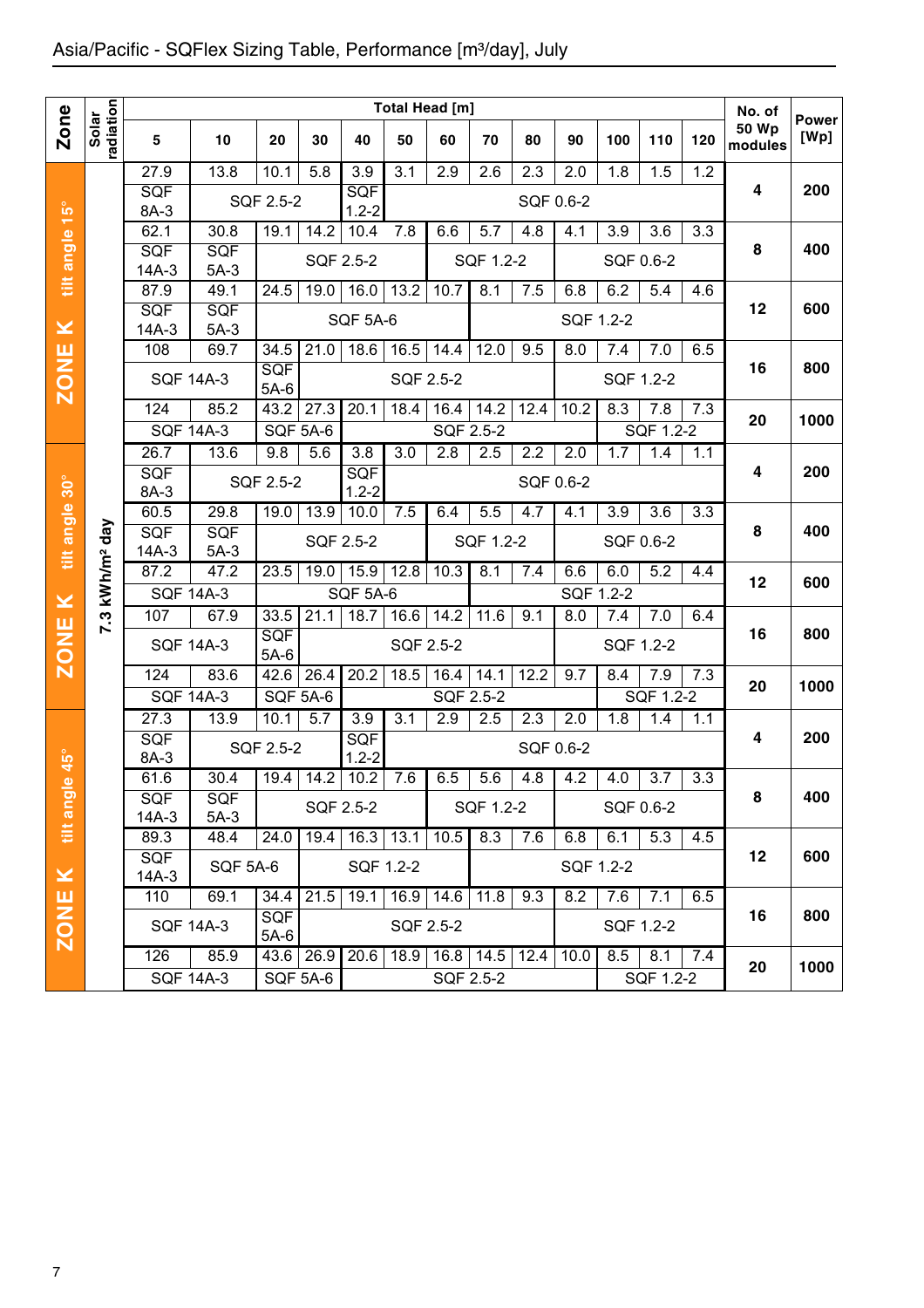|                              |                        |                    |                  |                      |                   |                  | <b>Total Head [m]</b> |                  |                       |                  |                  |                  |                  |     | No. of                  |                      |
|------------------------------|------------------------|--------------------|------------------|----------------------|-------------------|------------------|-----------------------|------------------|-----------------------|------------------|------------------|------------------|------------------|-----|-------------------------|----------------------|
| Zone                         | radiation<br>Solar     | 5                  | 10               | 20                   | 30                | 40               | 50                    | 60               | 70                    | 80               | 90               | 100              | 110              | 120 | <b>50 Wp</b><br>modules | <b>Power</b><br>[Wp] |
|                              |                        | 30.6               | 14.7             | 10.9                 | 6.4               | $\overline{4.3}$ | 3.5                   | 3.1              | 2.8                   | 2.5              | 2.2              | 2.0              | 1.6              | 1.4 |                         |                      |
|                              |                        | SQF<br>8A-3        |                  | SQF 2.5-2            |                   | SQF 1.2-2        |                       |                  |                       |                  | SQF 0.6-2        |                  |                  |     | 4                       | 200                  |
|                              |                        | 66.1               | 33.0             | 19.7                 | 15.2              | 11.2             | 8.6                   | 7.1              | 6.2                   | $\overline{5.3}$ | 4.4              | 4.0              | 3.8              | 3.5 |                         |                      |
| tilt angle 15°               |                        | SQF                | SQF              |                      |                   | SQF 2.5-2        |                       |                  |                       | SQF 1.2-2        |                  |                  | SQF 0.6-2        |     | 8                       | 400                  |
|                              |                        | $14A-3$            | $5A-3$           |                      |                   |                  |                       |                  |                       |                  |                  |                  |                  |     |                         |                      |
|                              |                        | 92.3               | 53.8             | 26.6<br><b>SQF</b>   | 19.5              | 16.8             | 14.2                  | 11.6             | 8.7                   | 7.7              | 7.1              | 6.5              | 5.9              | 5.1 | 12                      | 600                  |
| ᆜ                            |                        | <b>SQF 14A-3</b>   |                  | $5A-6$               |                   |                  | SQF 2.5-2             |                  |                       |                  |                  | SQF 1.2-2        |                  |     |                         |                      |
| <b>ZONE</b>                  |                        | $\overline{113}$   | 74.3             | 36.9                 | 22.0              | 19.2             | 17.1                  | 15.1             | 12.8                  | 10.5             | 8.3              | 7.7              | $\overline{7.2}$ | 6.8 | 16                      | 800                  |
|                              |                        | <b>SQF 14A-3</b>   |                  | <b>SQF 5A-6</b>      |                   |                  |                       | SQF 2.5-2        |                       |                  |                  |                  | SQF 1.2-2        |     |                         |                      |
|                              |                        | 128                | 88.9             | 45.4                 | 29.1              | 20.4             | 18.8                  | 17.0             | 14.7                  | 13.1             | 11.0             | 8.5              | 8.0              | 7.6 | 20                      | 1000                 |
|                              |                        | <b>SQF 14A-3</b>   |                  | SQF 5A-6             |                   |                  |                       | <b>SQF 2.5-2</b> |                       |                  |                  |                  | SQF 1.2-2        |     |                         |                      |
|                              |                        | 29.6               | 14.5             | 10.6                 | 6.2               | 4.1              | $\overline{3.4}$      | $\overline{3.0}$ | 2.7                   | 2.4              | $\overline{2.2}$ | 1.9              | 1.6              | 1.3 | 4                       | 200                  |
|                              |                        | <b>SQF</b><br>8A-3 |                  | SQF 2.5-2            |                   | SQF 1.2-2        |                       |                  |                       |                  | SQF 0.6-2        |                  |                  |     |                         |                      |
|                              |                        | 64.8               | 32.2             | 19.8                 | 14.9              | 10.9             | 8.3                   | 6.9              | 6.0                   | 5.1              | 4.3              | $4.\overline{1}$ | 3.8              | 3.5 |                         |                      |
| tilt angle 30°               |                        | SQF                | SQF              |                      |                   | SQF 2.5-2        |                       |                  | SQF 1.2-2             |                  |                  |                  | SQF 0.6-2        |     | 8                       | 400                  |
|                              | day                    | $14A-3$            | $5A-3$           |                      |                   |                  |                       |                  |                       |                  |                  |                  |                  |     |                         |                      |
|                              |                        | 91.8               | 52.2             | 26.0<br>SQF          | 19.6              | 16.7             | 13.9                  | 11.3             | 8.4                   | 7.8              | 7.0              | 6.4              | 5.7              | 4.9 | 12                      | 600                  |
| ⊐                            | 7.9 kWh/m <sup>2</sup> | <b>SQF 14A-3</b>   |                  | $5A-6$               |                   |                  | SQF 2.5-2             |                  |                       |                  |                  | SQF 1.2-2        |                  |     |                         |                      |
|                              |                        | 112                | 72.8             | 36.2                 | 21.5              | 19.3             | 17.1                  | 15.0             | 12.6                  | 10.1             | 8.3              | 7.7              | 7.2              | 6.7 |                         |                      |
| <b>ZONE</b>                  |                        |                    | <b>SQF 14A-3</b> | SQF<br>$5A-6$        |                   |                  | SQF 2.5-2             |                  |                       |                  |                  |                  | SQF 1.2-2        |     | 16                      | 800                  |
|                              |                        | 128                | 88.7             | 45.2                 | 28.6              | 20.6             | 18.9                  | 17.0             | 14.7                  | 12.9             | 10.7             | 8.5              | 8.1              | 7.6 |                         |                      |
|                              |                        | <b>SQF 14A-3</b>   |                  | <b>SQF 5A-6</b>      |                   |                  |                       |                  | SQF 2.5-2             |                  |                  |                  | SQF 1.2-2        |     | 20                      | 1000                 |
|                              |                        | 30.4               | 14.8             | 10.9                 | 6.4               | 4.3              | $\overline{3.5}$      | 3.1              | 2.8                   | 2.5              | $\overline{2.2}$ | 2.0              | 1.6              | 1.3 |                         |                      |
|                              |                        | SQF<br>8A-3        |                  | SQF 2.5-2            |                   | SQF 1.2-2        |                       |                  |                       |                  | SQF 0.6-2        |                  |                  |     | 4                       | 200                  |
| $\overline{6}$ 45 $^{\circ}$ |                        | 66.1               | 32.9             | 20.1                 | $\overline{15.3}$ | 11.2             | 8.5                   | 7.1              | 6.1                   | 5.3              | 4.4              | 4.2              | 3.9              | 3.5 |                         |                      |
| tilt angl                    |                        | <b>SQF</b>         | SQF              |                      |                   | SQF 2.5-2        |                       |                  | SQF 1.2-2             |                  |                  |                  | SQF 0.6-2        |     | 8                       | 400                  |
|                              |                        | 14A-3<br>94.1      | $5A-3$<br>53.7   | 26.4                 | 20.0              | $17.1$ 14.3      |                       | 11.5             | 8.6                   | 8.0              | 7.2              | 6.6              | 5.8              | 5.1 |                         |                      |
|                              |                        |                    |                  | <b>SQF</b>           |                   |                  |                       |                  |                       |                  |                  |                  |                  |     | 12                      | 600                  |
| Œ                            |                        | <b>SQF 14A-3</b>   |                  | $5A-6$               |                   |                  | SQF 2.5-2             |                  |                       |                  |                  | SQF 1.2-2        |                  |     |                         |                      |
|                              |                        | 115                | 74.3             | 37.3                 | 21.9              | 719.7            |                       |                  | $17.5$ 15.4 12.9      | 10.4             | 8.5              | 7.9              | 7.3              | 6.9 |                         |                      |
| <b>ZONE</b>                  |                        |                    | <b>SQF 14A-3</b> | <b>SQF</b><br>$5A-6$ |                   |                  | SQF 2.5-2             |                  |                       |                  |                  |                  | SQF 1.2-2        |     | 16                      | 800                  |
|                              |                        | 131                | 91.2             |                      |                   | 46.3 29.2 21.0   |                       |                  | $19.3$ 17.5 15.1 13.2 |                  | 11.0             | 8.7              | 8.3              | 7.8 | 20                      | 1000                 |
|                              |                        |                    | <b>SQF 14A-3</b> |                      | <b>SQF 5A-6</b>   |                  |                       |                  | SQF 2.5-2             |                  |                  |                  | SQF 1.2-2        |     |                         |                      |